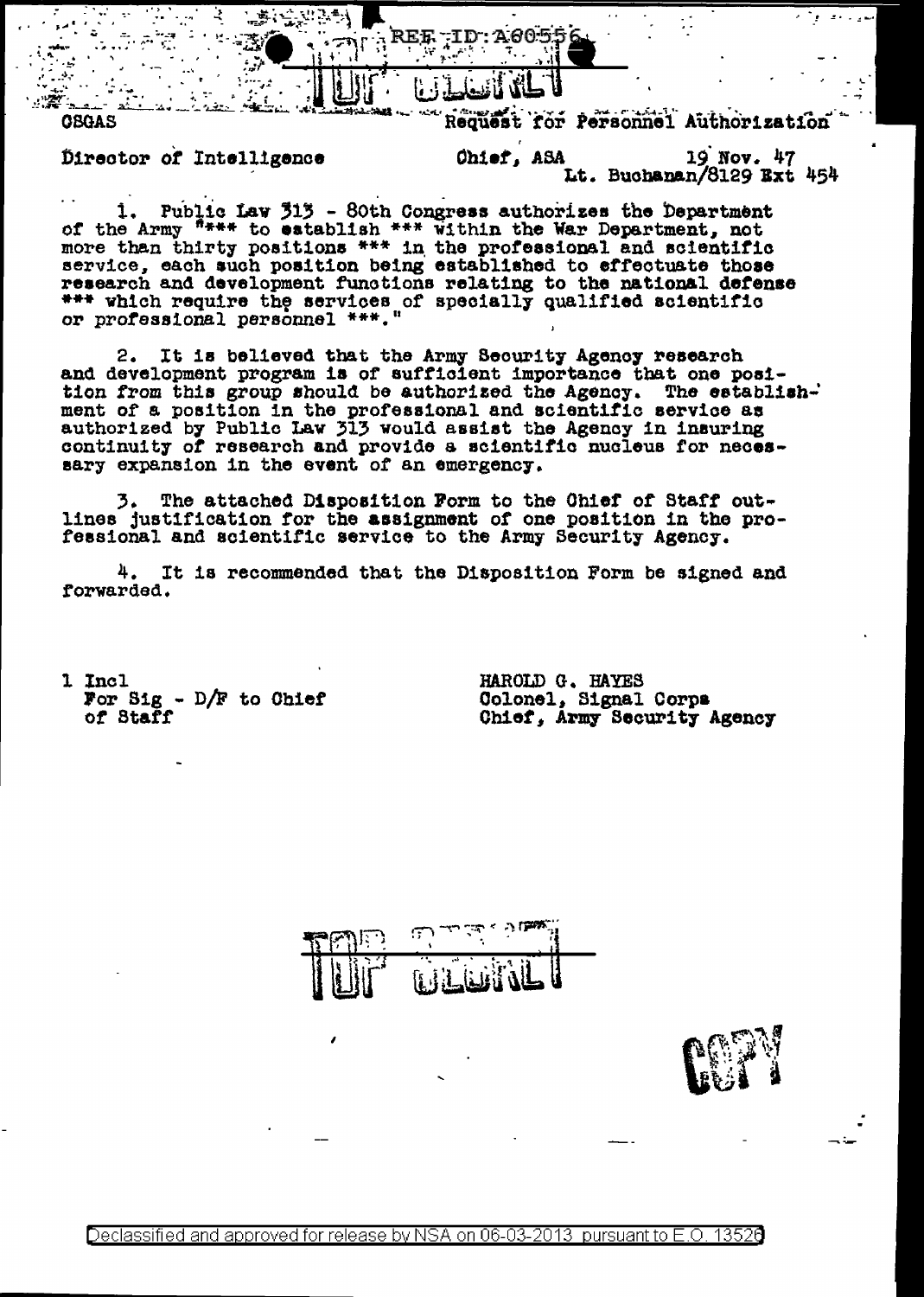Office of the Chief of Staff, United States Army, Attn: Chief, Management Office

**会。** 

 $\mathcal{L} \subset \mathcal{L}$  $\mathbf{r}$ 

**REAL PROPERTY** 

 $\sum_{i=1}^{n}$ 

 $\mathbf{q}_\mathrm{A}$  $\frac{1}{2}$ 

Request for Personnel Authorization Director of Intelligence

Lt. Buchanan/8129 Ext 454

 $\mathfrak{g}$  .

 $\frac{1}{2}$ 

H.

 $\frac{1}{2}$ 

 $\frac{1}{2}$ 

Reference is made to positions authorized the Department of the Army by Public Law  $313 - 80$ th Congress.

The signal intelligence and communication security activi-2. ties of the Army, including research and development necessary for successful interception and cryptanalysis of foreign communications as well as for the protection of our own communications, are fully integrated within the Army Security Agency. The Army Security Agency's effectiveness immediately prior to and during hostilities will depend directly upon the extent to which it is maintained in peacetime.

Specifically, the Army Security Agency has a research and 3. development responsibility in connection with the production of crypto-mechanisms and in connection with intercept and cryptanalytic equipment, devices and principles. As a result of marked improvements and advances in basic cryptographic systems, especially in the introduction of security cipher machines, as well as the expansion in the use of automatic systems of high speed radio communication, the technical problems facing the communication security and intelligence staffs have become much more complicated and they will undoubtedly increase in complexity at an accelerated pace. The production of signal intelligence and the obsolute insurance of secure means of communications will continue to place greater and increasingly difficult demands upon the research and development personnel who are required to find methods and equipment which will permit the derivation of intelligence from all types of foreign communications and, at the same time, prevent foreign nations from doing likewise to United States communications. This function involves the application of scientific principles, devices and mechanisms of a complex and diversified character. The carrying out of these functions thus requires a wide range of technical abilities of the highest order. The efficient execution of these responsibilities requires a logical, consistent program which will only be insured when, in so far as practicable, the best scientific brains of the nation are employed.

The Army Security Agency employs about 750 research and development personnel in grades ranging up to P-8 and was authorized approximately \$3,000,000 for research and development during<br>Fiscal Year 1948. The establishment of a position in the professional and scientific service as authorized by Public Law 313 would assist the Army Security Agency in insuring continuity of neces-<br>sary research, efficient supervision of research contracts with outside agencies, and the existence of an effective scientific nucleus for expansion in event of national emergency.

علىفائيليان

 $\overline{(\mathbf{i},\mathbf{j})}_{\mathbf{k}}$ 

 $\mathcal{O}(\mathcal{A})$  . And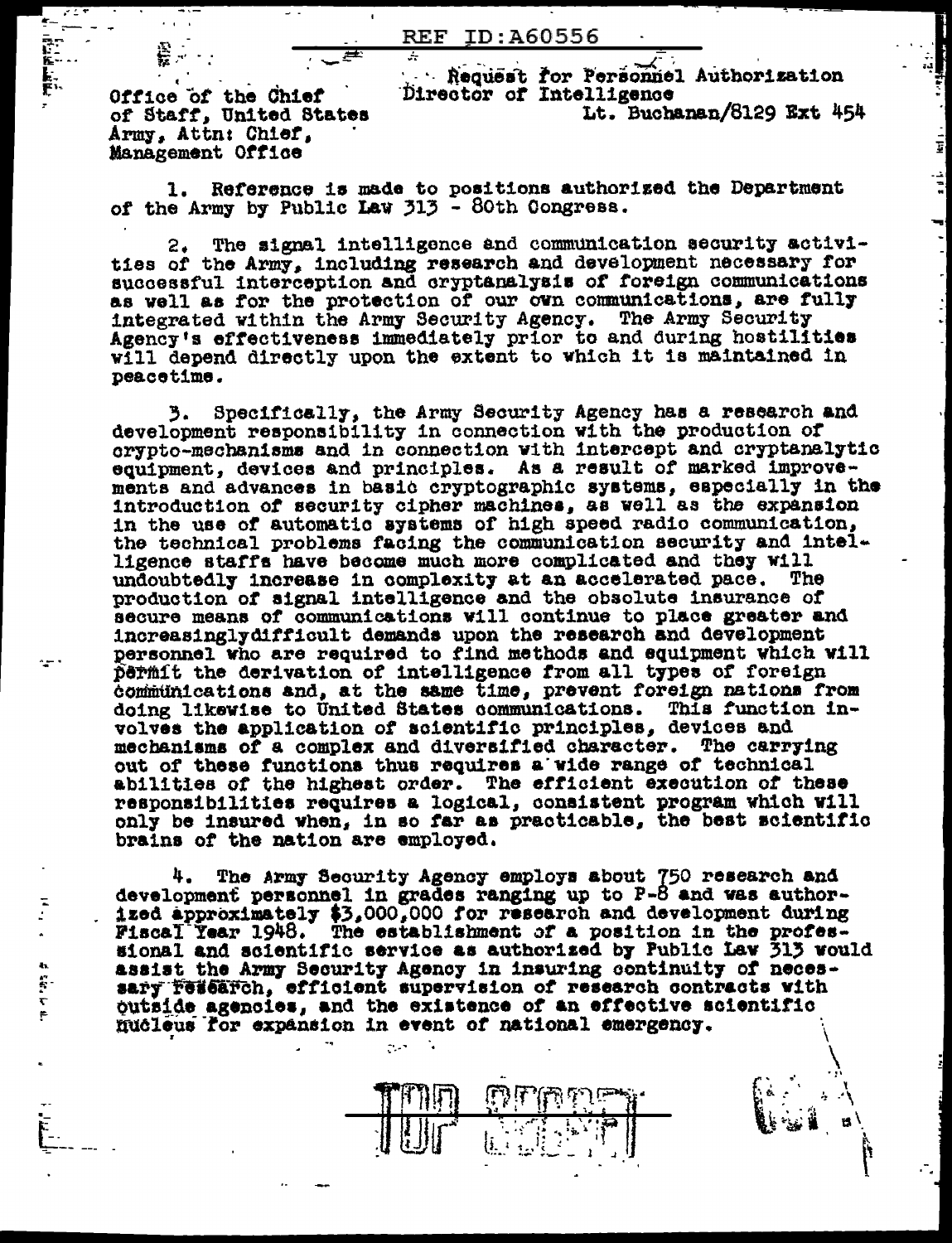5. Request allotment to the Army Security Agency of one position from the group authorized the Department of the Army by Public LaW 313.

 $\frac{1}{2}$  $\frac{1}{2}$ 

 $\ddot{\phantom{a}}$ 

 $\frac{1}{2}$ 

 $\ddot{\phantom{0}}$ 

 $\tilde{\Xi}$ 

ł

ł

 $\blacklozenge$ Ţ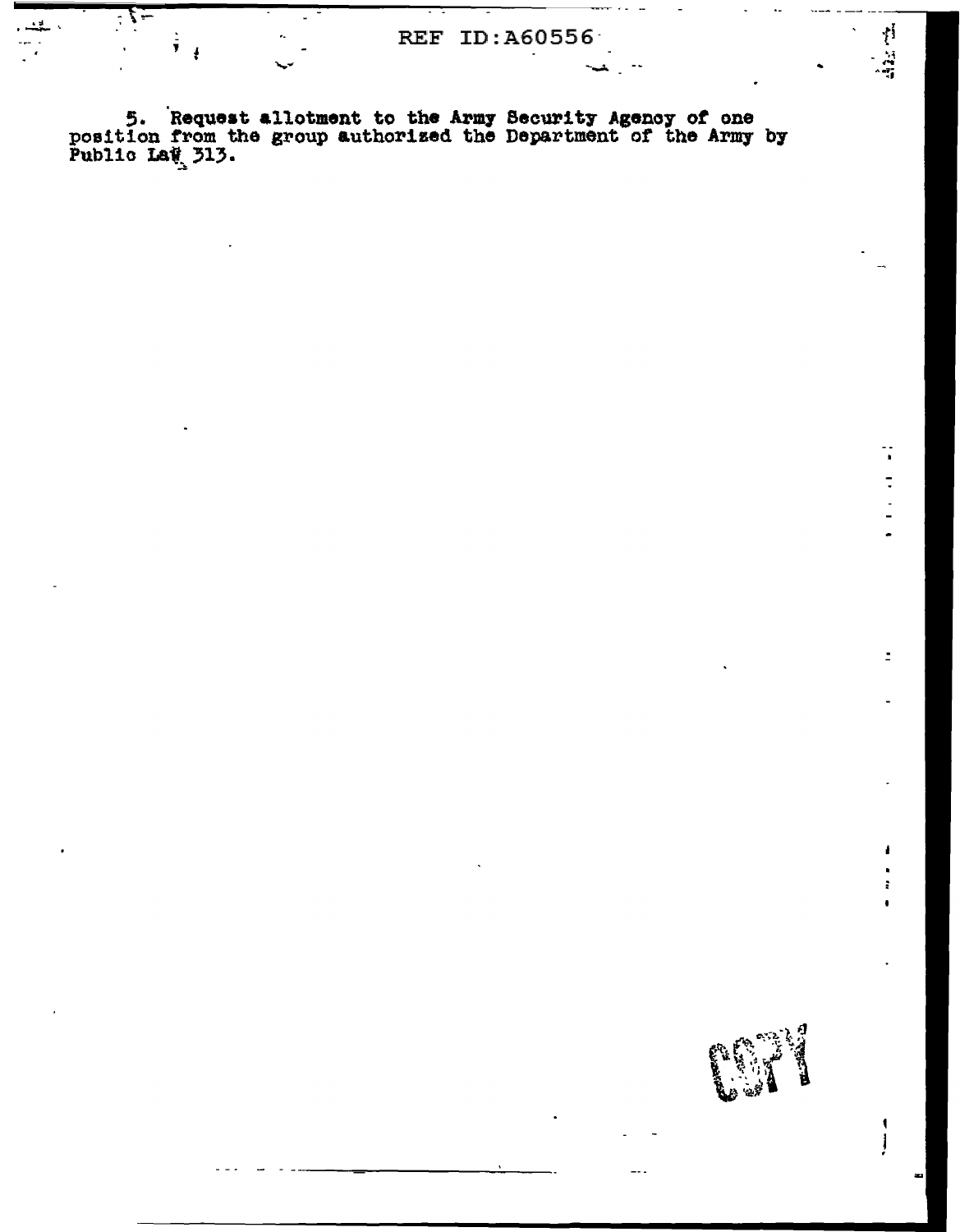|                                                                                                                                                                                                                                                                                                                                                                                                                                                                                                                                                         | <b>控判D:A60556</b>                         |                          | प⁄∶                             |                                                                                        |  |
|---------------------------------------------------------------------------------------------------------------------------------------------------------------------------------------------------------------------------------------------------------------------------------------------------------------------------------------------------------------------------------------------------------------------------------------------------------------------------------------------------------------------------------------------------------|-------------------------------------------|--------------------------|---------------------------------|----------------------------------------------------------------------------------------|--|
| WAR DEPARTMENT                                                                                                                                                                                                                                                                                                                                                                                                                                                                                                                                          |                                           |                          | 1. POSITION NO.                 |                                                                                        |  |
| POSITION DESCRIPTION<br><b>FIELD SERVICE</b>                                                                                                                                                                                                                                                                                                                                                                                                                                                                                                            | $-3 - 7 - 47$                             |                          | DCR-1                           |                                                                                        |  |
| 2. INSTALLATION                                                                                                                                                                                                                                                                                                                                                                                                                                                                                                                                         | 5. TITLE                                  |                          | Chief, Communications Research. |                                                                                        |  |
| Army Security Agency                                                                                                                                                                                                                                                                                                                                                                                                                                                                                                                                    | <sup>6</sup> . SERVICE<br>P               | <b>7. SERIES</b><br>1318 | <b>8. GRADE</b><br>8            | $\int_{0}^{\frac{1}{2}} \frac{1}{10} \cdot \frac{1}{10} \cdot 0 - S = 128$<br>Res.Anal |  |
| POSITION LOCATION<br>3.<br>Chief, Communications Research Section                                                                                                                                                                                                                                                                                                                                                                                                                                                                                       | 10. SIGNATURE OF ANALYST                  | Leslie H. haw            |                                 | 11.DATE(Crypt                                                                          |  |
|                                                                                                                                                                                                                                                                                                                                                                                                                                                                                                                                                         | 12. ADDITIONAL IDENTICAL TO THIS POSITION |                          |                                 |                                                                                        |  |
|                                                                                                                                                                                                                                                                                                                                                                                                                                                                                                                                                         |                                           |                          |                                 |                                                                                        |  |
|                                                                                                                                                                                                                                                                                                                                                                                                                                                                                                                                                         |                                           |                          |                                 |                                                                                        |  |
| 4.                                                                                                                                                                                                                                                                                                                                                                                                                                                                                                                                                      |                                           |                          |                                 | PERCENTAGE OF<br><b>TIME ON</b>                                                        |  |
| DUTIES AND RESPONSIBILITIES<br>As Chief of the Communications Research Section serves as tochnical                                                                                                                                                                                                                                                                                                                                                                                                                                                      |                                           |                          |                                 |                                                                                        |  |
| advisor to the Chief, Army Security Agency and ASA Staff, on all technical<br>operations of the agency, on organization of world-wide coverage portaining                                                                                                                                                                                                                                                                                                                                                                                               |                                           |                          |                                 |                                                                                        |  |
| to cryptographic and cryptanalytic activities.                                                                                                                                                                                                                                                                                                                                                                                                                                                                                                          |                                           |                          |                                 |                                                                                        |  |
| Utilizes a wide knowledge of communications intelligence as employed<br>by Army, Mavy, State Department and other agencies of the U. S. Government<br>in order to maintain and develop procedures and techniques which have a<br>boaring on Army Security Agency policy. Acts as coordinator for ASA in                                                                                                                                                                                                                                                 |                                           |                          |                                 |                                                                                        |  |
| the collection, evaluation, and disserination of pertinent information in<br>the field of cryptology.                                                                                                                                                                                                                                                                                                                                                                                                                                                   |                                           |                          |                                 |                                                                                        |  |
| Serves as chairman of Army-Navy Cryptanalytic Research and Develop-<br>ment Contities, and as representative of the Crief, Army Security Agency,<br>participates in technical discussions and acts as technical advisor to<br>such com ittees. Occasionally serves as a member of special Army-Navy<br>Committees dealing with cryptologic subjects, such as special or adhoo<br>convittees appointed by Joint Communications Board or the Joint Chiefs<br>of Staff.                                                                                    |                                           |                          |                                 |                                                                                        |  |
| Organizes and administers special duties assigned by the Chief, Army<br>Security Agency, such as the Second International Conference on Japanese<br>Arny Communications (of which he acted as chairman) Ticon Committee, and<br>acts as technical advisor on tours of visiting personnel such as the<br>Chief of Staff and Director of Intelligence. Wakes special reports on<br>technical subjects as designated by the Chief, ASA, coordinates, reviews<br>and makes recommendations to the Chief, ASA on docum nts requiring enalysis<br>and action. |                                           |                          |                                 |                                                                                        |  |
| Maintains close contact with publications sections engaged in the<br>drafting of cryptologic publications including training manugls, technical<br>emphlets stc. Gives advice in the formulation of policy governing<br>training publications and doctrines and in the publication of training<br>publications for Army Extension Courses; serves as Chairman of the Termino-<br>logy Committee and formulates policy governing cryptologic terminology for<br>the Army Security Agency. Reviews final drafts of all new cryptologic                    |                                           |                          |                                 |                                                                                        |  |
| Am AR 22                                                                                                                                                                                                                                                                                                                                                                                                                                                                                                                                                |                                           |                          |                                 |                                                                                        |  |